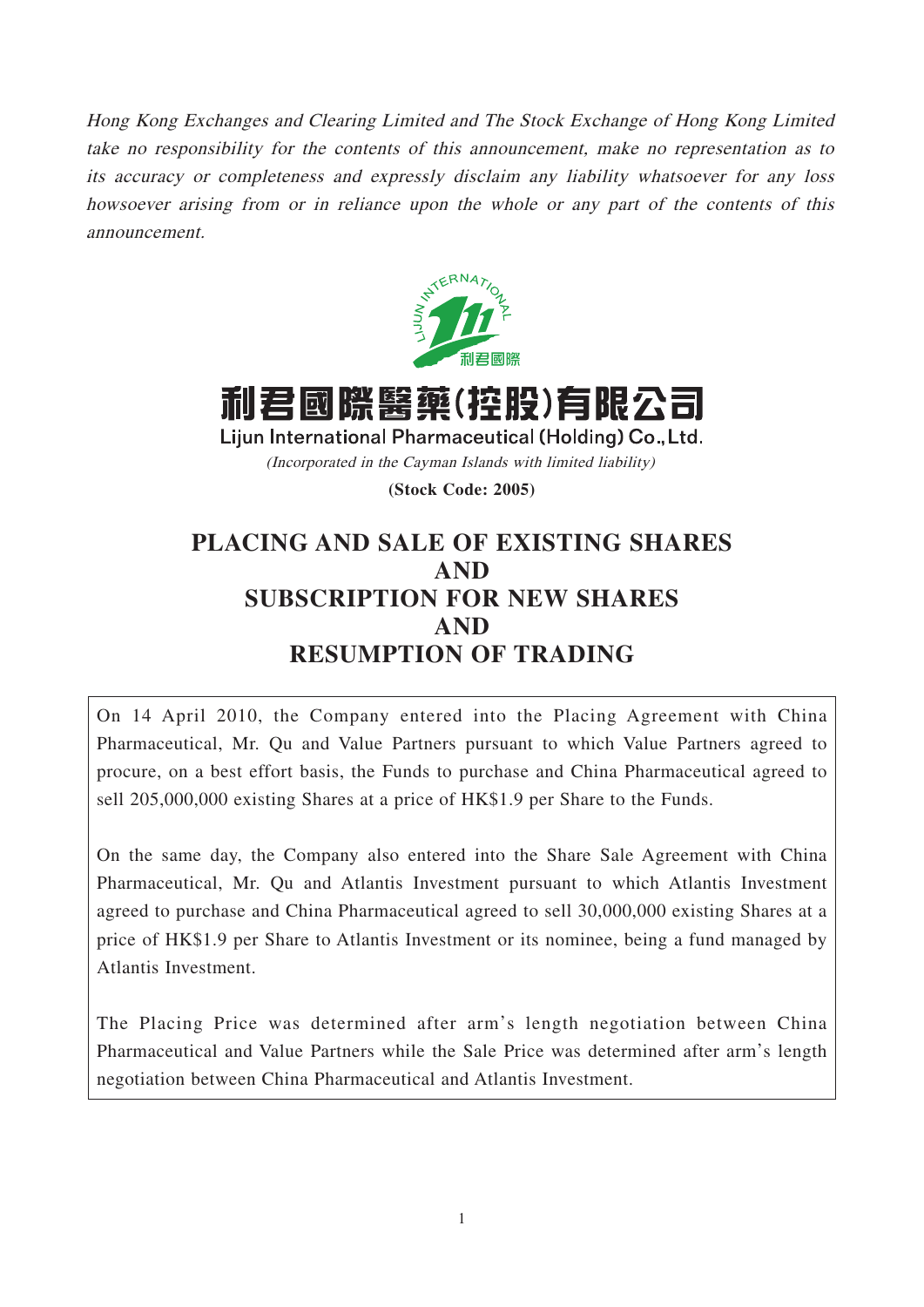The Placing Price and Sale Price both being HK\$1.9 per Share, represent (i) a discount of approximately 11.21% to the closing price of HK\$2.14 per Share as quoted on the Stock Exchange on 13 April 2010, being the last trading day prior to the entering of the Placing Agreement and the Share Sale Agreement; (ii) a discount of approximately 3.06% to the average closing price of approximately HK\$1.96 per Share as quoted on the Stock Exchange for the last 5 trading days up to and including 13 April 2010; and (iii) a premium of approximately 1.6% to the average closing price of approximately HK\$1.87 per Share as quoted on the Stock Exchange for the last 10 trading days up to and including 13 April 2010.

The number of Placing Shares represents approximately 9.67% of the existing issued share capital of the Company and approximately 8.82% of the issued share capital of the Company as enlarged by the VP Subscription while the number of Sale Shares represents approximately 1.42% of the existing issued share capital of the Company and approximately 1.4% of the issued share capital of the Company as enlarged by the AI Subscription.

The existing aggregate nominal value of the 205,000,000 Placing Shares is HK\$4,100,000 and the existing aggregate nominal value of the 30,000,000 Sale Shares is HK\$600,000.

On the same day, China Pharmaceutical entered into two conditional Subscription Agreements with the Company for the subscription of 205,000,000 new Shares at the Placing Price and 30,000,000 new Shares at the Sale Price respectively.

The number of the Subscription Shares pursuant to the VP Subscription Agreement represents approximately 9.67% of the existing issued share capital of the Company and approximately 8.82% of the issued share capital of the Company as enlarged by the VP Subscription while the number of the Subscription Shares pursuant to the AI Subscription Agreement represents approximately 1.42% of the existing issued share capital of the Company and approximately 1.4% of the issued share capital of the Company as enlarged by the AI Subscription.

The existing aggregate nominal value of the 205,000,000 new Shares is HK\$4,100,000 and the existing aggregate nominal value of the 30,000,000 new Shares is HK\$600,000.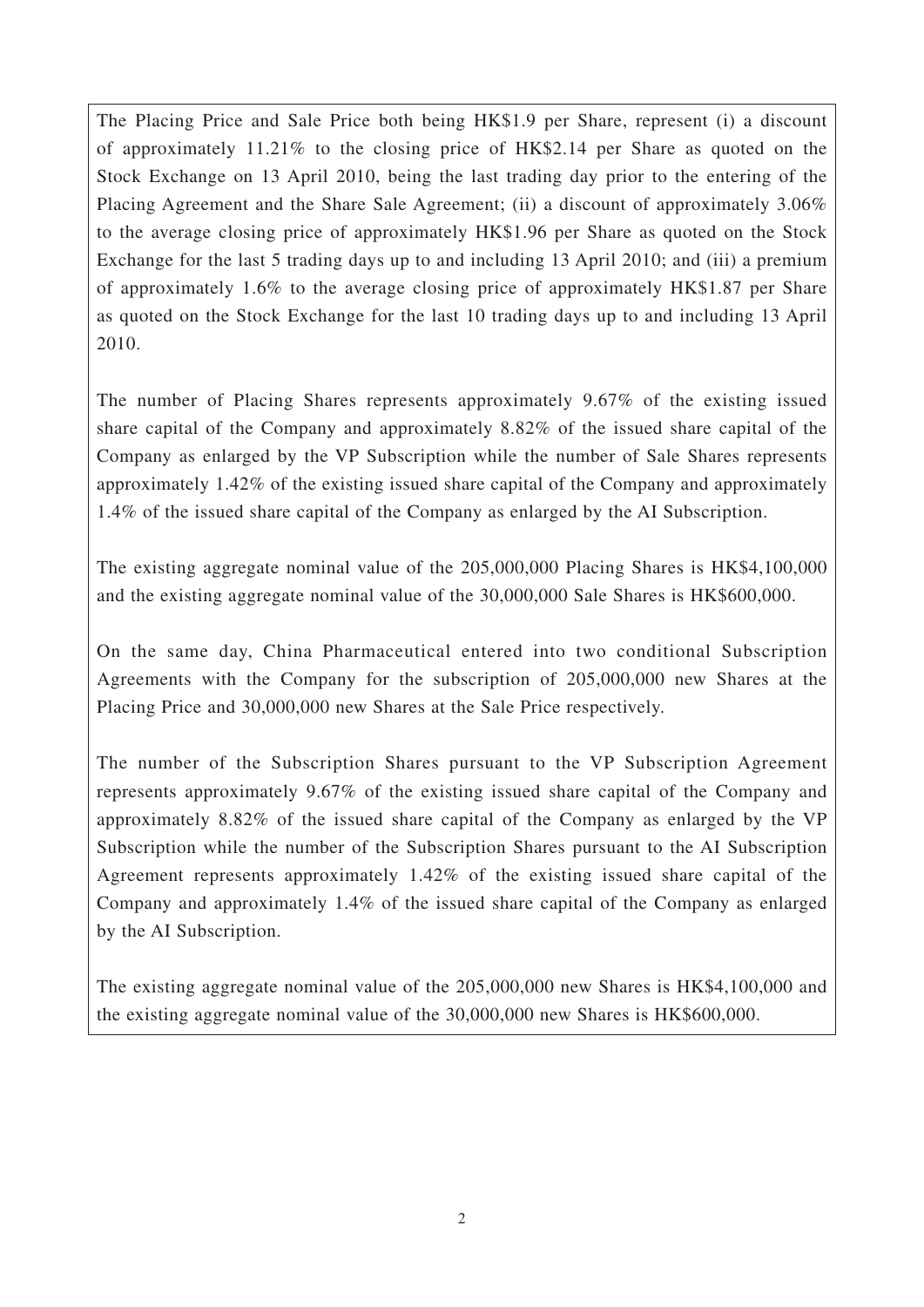The aggregate number of the Subscription Shares pursuant to the two Subscription Agreements represents in aggregate approximately 11.09% of the existing issued share capital of the Company and approximately 9.98% of the issued share capital of the Company as enlarged by the Subscriptions. The existing aggregate nominal value of the 235,000,000 new Shares pursuant to the Subscriptions is HK\$4,700,000.

An application will be made to the Listing Committee of the Stock Exchange for the listing of, and permission to deal in, the new Shares to be issued pursuant to the Subscriptions.

At the request of the Company, trading in the Shares on the Stock Exchange has been suspended from 9:30 a.m. on 14 April 2010 pending the release of this announcement. Application has been made to the Stock Exchange for the resumption of trading in the Shares on the Stock Exchange from 9:30 a.m. on 15 April 2010.

# **1. PLACING AGREEMENT AND THE SHARE SALE AGREEMENT BOTH DATED 14 APRIL 2010**

**A. Placing Agreement**

### **Parties**

- (a) the Company;
- (b) Mr. Qu, a major shareholder of China Pharmaceutical acting as the guarantor of China Pharmaceutical;
- (c) China Pharmaceutical; and
- (d) Value Partners.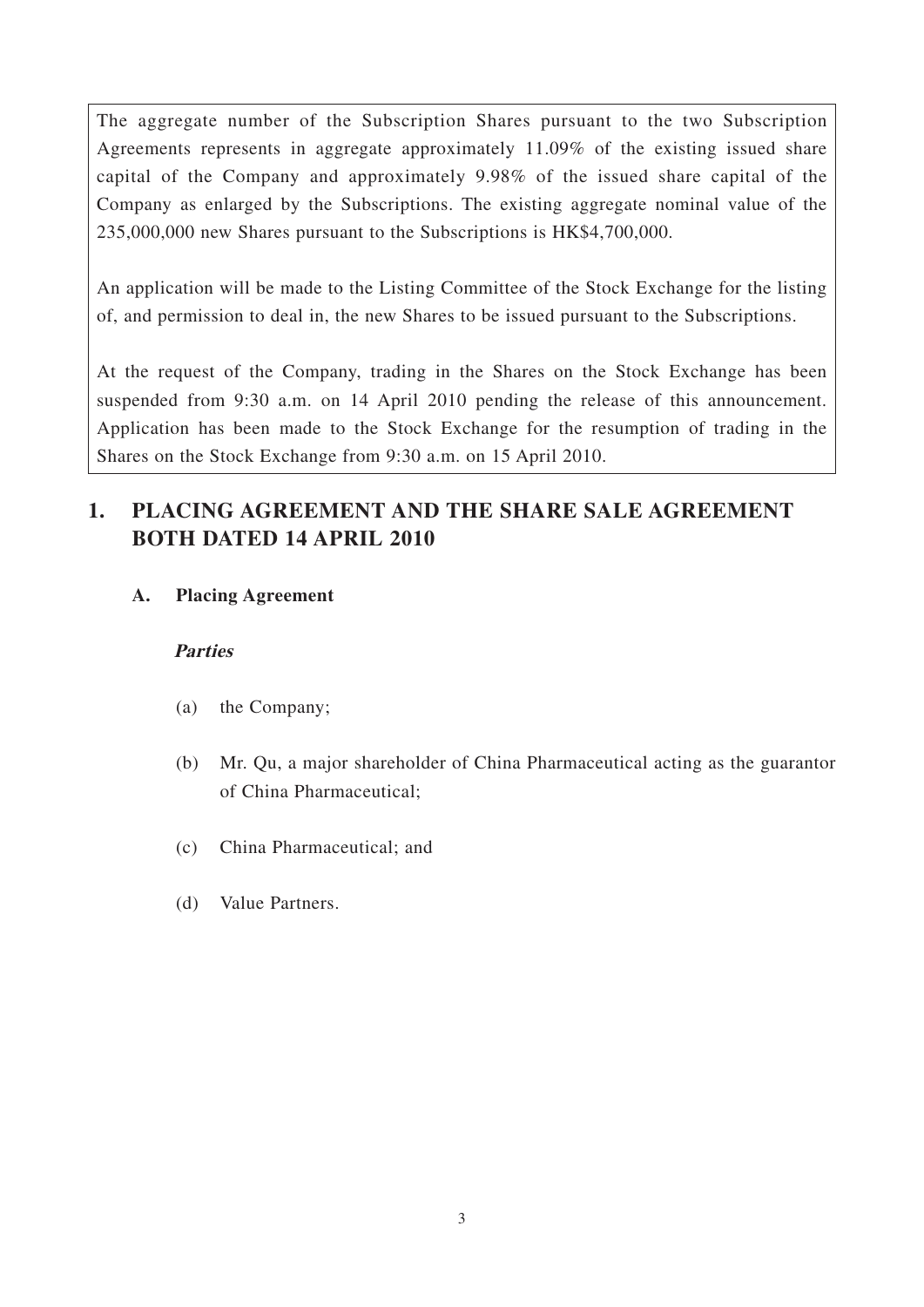#### **The Placing of Shares**

Pursuant to the Placing Agreement, Value Partners will procure, on a best effort basis, the Funds to purchase the 205,000,000 existing Shares and China Pharmaceutical agreed to sell 205,000,000 existing Shares at the Placing Price to the Funds subject to the terms and conditions of the Placing Agreement. It is expected that not less than six Funds will purchase the Placing Shares.

The 205,000,000 Placing Shares represents approximately 9.67% of the existing issued share capital of the Company and approximately 8.82% of the issued share capital of the Company as enlarged by the Subscription. The existing aggregate nominal value of the 205,000,000 existing Shares is HK\$4,100,000.

#### **B. Share Sale Agreement**

#### **Parties**

- (a) the Company;
- (b) Mr. Qu, a major shareholder of China Pharmaceutical acting as the guarantor of China Pharmaceutical;
- (c) China Pharmaceutical; and
- (d) Atlantis Investment.

#### **The Sale of Shares**

Pursuant to the Share Sale Agreement, Atlantis Investment agreed to purchase the 30,000,000 existing Shares and China Pharmaceutical agreed to sell 30,000,000 existing Shares at the Sale Price to Atlantis Investment or its nominee, being a fund managed by it subject to the terms and conditions of the Share Sale Agreement.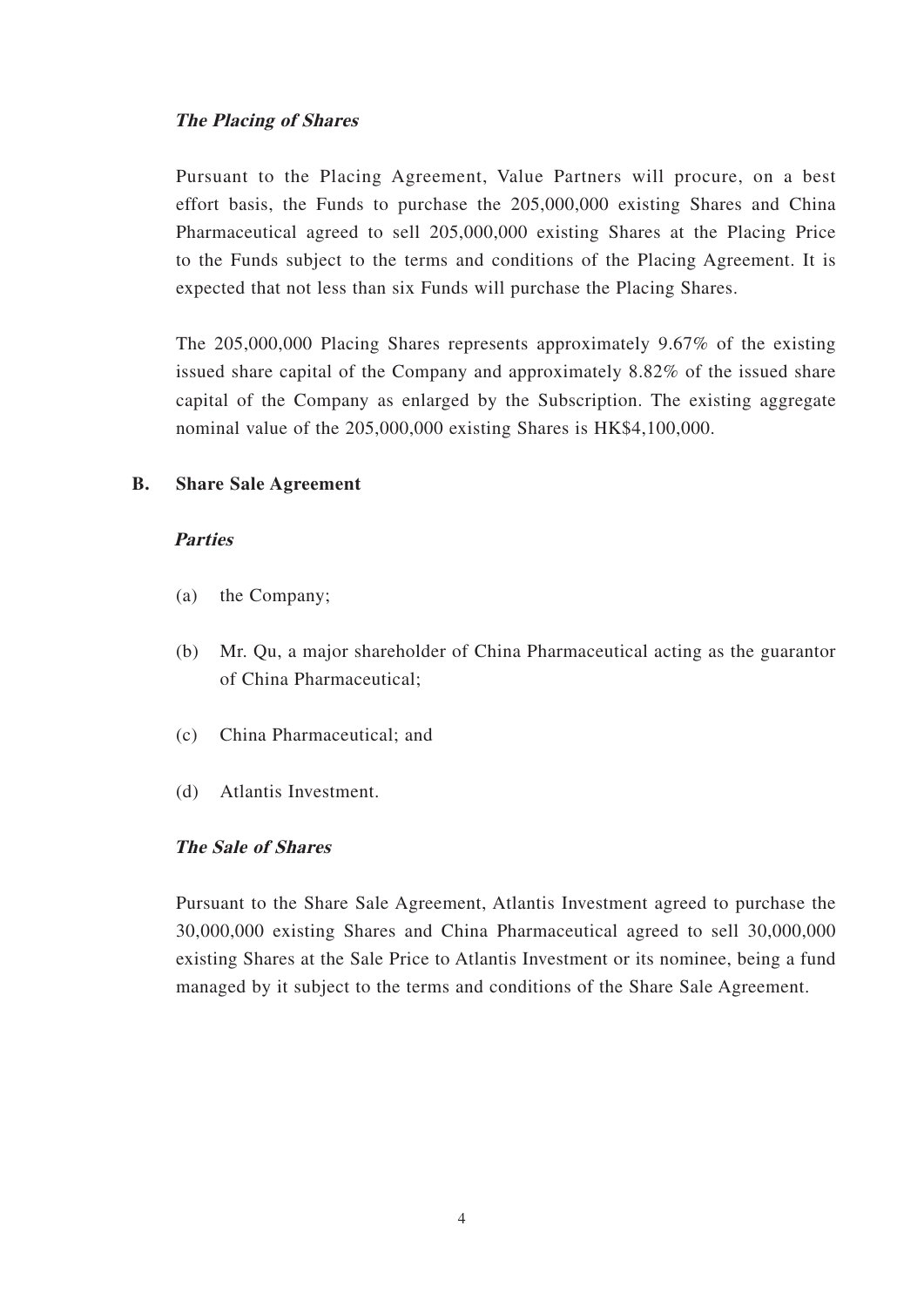The 30,000,000 Sale Shares represents approximately 1.42% of the existing issued share capital of the Company and approximately 1.4% of the issued share capital of the Company as enlarged by the AI Subscription. The existing aggregate nominal value of the 30,000,000 existing Shares is HK\$600,000.

#### **The Placing Price and the Sale Price**

The Placing Price and the Sale Price both being HK\$1.9 per Share represent (i) a discount of approximately 11.21% to the closing price of HK\$2.14 per Share as quoted on the Stock Exchange on 13 April 2010, being the last trading day prior to the entering of the Placing Agreement and the Share Sale Agreement; (ii) a discount of approximately 3.06% to the average closing price of approximately HK\$1.96 per Share as quoted on the Stock Exchange for the last 5 trading days up to and including 13 April 2010; and (iii) a premium of approximately 1.6% to the average closing price of approximately HK\$1.87 per Share as quoted on the Stock Exchange for the last 10 trading days up to and including 13 April 2010.

After deduction of the placing and other related expenses of approximately HK\$1,000,000 in aggregate, the net proceeds from the Placing will be approximately HK\$388,500,000 and the net placing price is approximately HK\$1.895 per Share. While after deduction of the expenses of approximately HK\$200,000 in aggregate in relation to the Sale, the net proceeds from the Sale will be approximately HK\$56,800,000 and the net sale price is approximately HK\$1.893 per Share.

The Placing Price was determined after arm's length negotiation between China Pharmaceutical and Value Partners while the Sale Price was determined after arm's length negotiation between China Pharmaceutical and Atlantis Investment both have taken into account recent market price of the Shares and the current market condition. The Directors consider that the Placing Price and the Sale Price are fair and reasonable.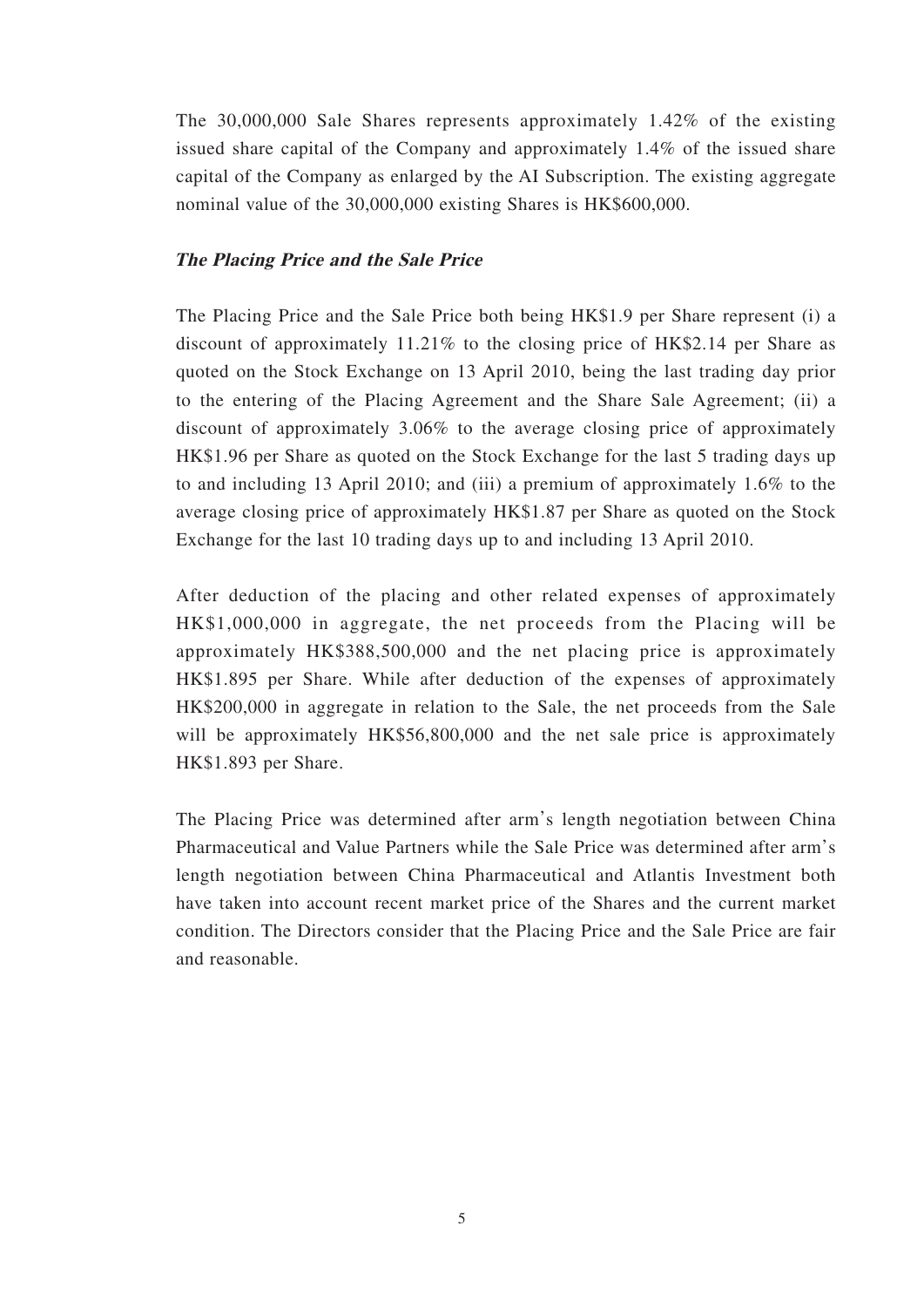#### **Rights of the Placing Shares and the Sale Shares**

Both the Placing Shares and the Sale Shares are sold free from any lien, charge, encumbrance or third party right whatsoever and together with all rights attaching thereto as at the Placing Completion Date and the Sale Completion Date respectively, including the right to receive all dividends declared on or after the Placing Completion Date and the Sale Completion Date.

#### **Independence of Value Partners**

To the best knowledge and information of the Directors, Value Partners are independent of and not connected with and are not acting in concert with the Company and the directors, chief executive or the substantial shareholders of the Company.

#### **Independence of Atlantis Investment**

To the best knowledge and information of the Directors, Atlantis Investment and the funds managed by Atlantis Investment (and their respective ultimate beneficial owners), are independent of and not connected with and are not acting in concert with the Company and the directors, chief executive or the substantial shareholders of the Company or any of its subsidiaries and their respective associates or parties acting in concert with any of them (as those terms are defined in the Listing Rules or Takeovers Code (as the case may be)).

#### **Completion of the Placing and the Sale**

The Placing and the Sale are both not subject to any condition. The parties expect that the Placing and the Sale will both be completed by 22 April 2010 or such later date as China Pharmaceutical, and Value Partners or Atlantis Investment, as the case may be, may agree in writing.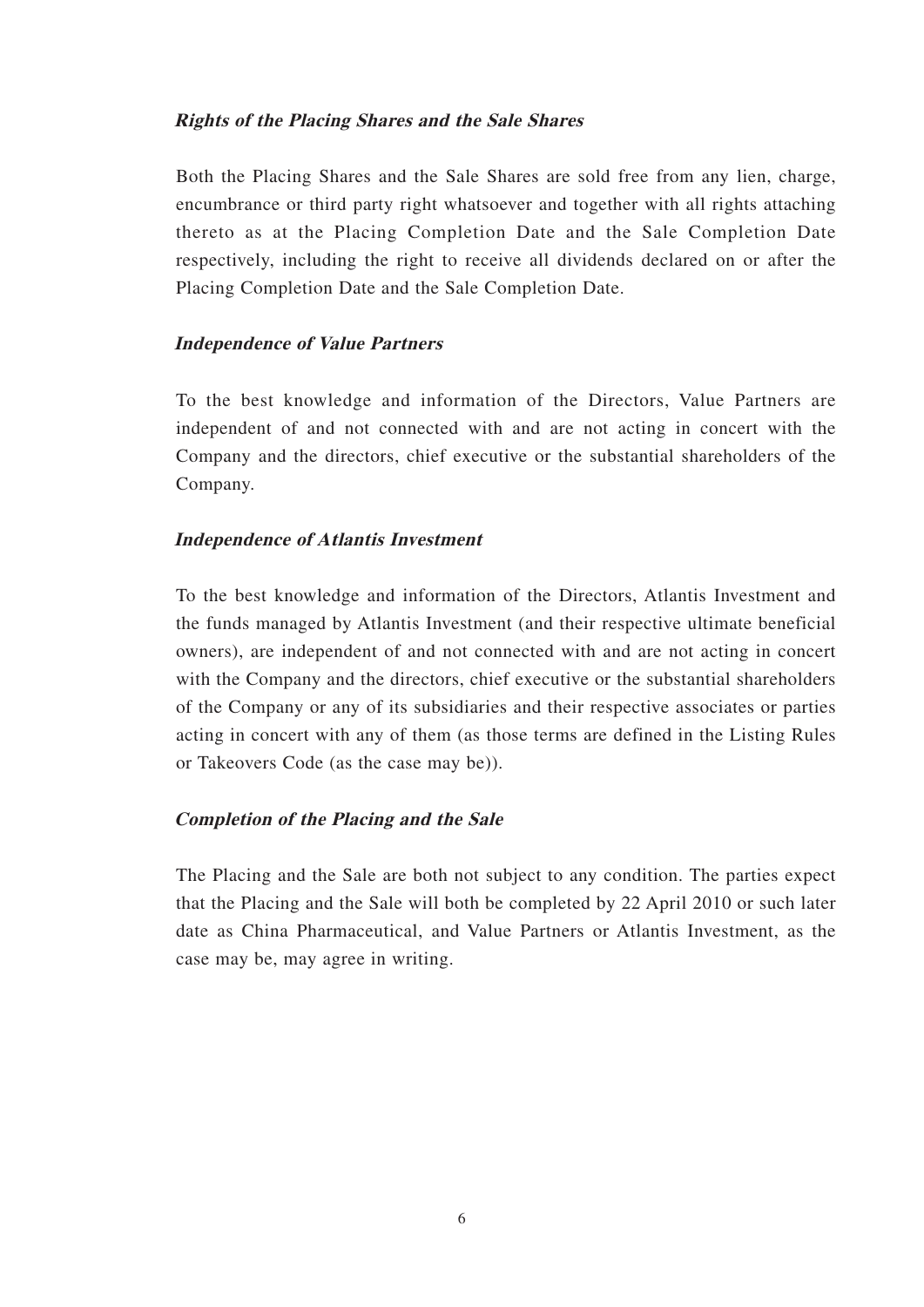## **2. THE VP SUBSCRIPTION AGREEMENT AND THE AI SUBSCRIPTION AGREEMENT BOTH DATED 14 APRIL 2010**

The VP Subscription Agreement and the AI Subscription Agreement have substantially the same terms except for the number of Share being subscribed by China Pharmaceutical and the respective conditions precedent.

### **Parties**

- (a) China Pharmaceutical; and
- (b) the Company

#### **The Subscriptions**

The VP Subscription and the AI Subscription are not inter-conditional. Pursuant to the VP Subscription Agreement and the AI Subscription Agreement, the Company agreed to issue and China Pharmaceutical agreed to subscribe for 205,000,000 new Shares and 30,000,000 new Shares to be issued by the Company respectively.

The number of the Subscription Shares pursuant to the VP Subscription Agreement represents approximately 9.67% of the existing issued share capital of the Company and approximately 8.82% of the issued share capital of the Company as enlarged by the VP Subscription while the number of the Subscription Shares pursuant to the AI Subscription Agreement represents approximately 1.42% of the existing issued share capital of the Company and approximately 1.4% of the issued share capital of the Company as enlarged by the AI Subscription.

The existing aggregate nominal value of the 205,000,000 new Shares is HK\$4,100,000 and the existing aggregate nominal value of the 30,000,000 new Shares is HK\$600,000.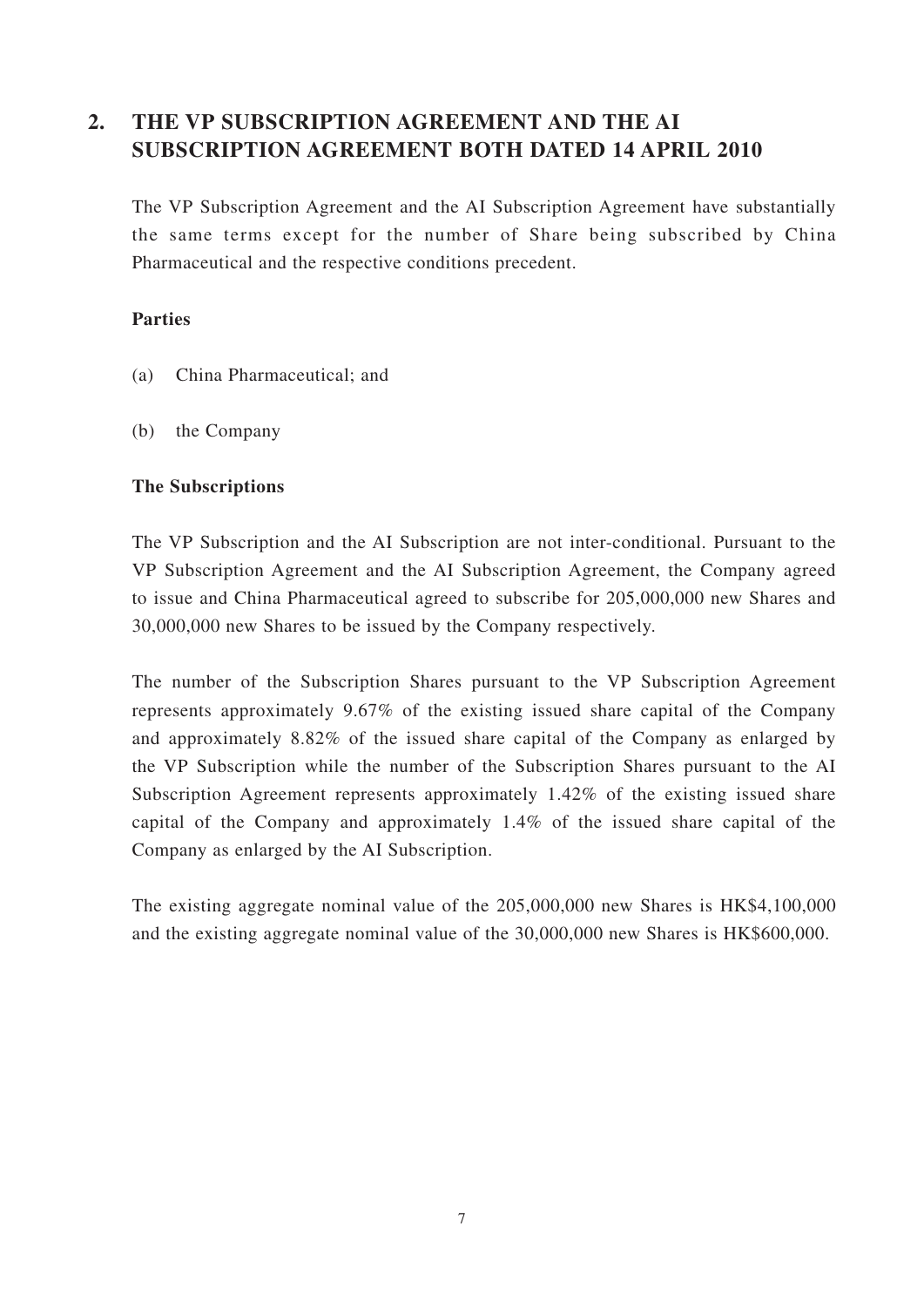The aggregate number of the Subscription Shares pursuant to the two Subscription Agreements in aggregate represents approximately 11.09% of the existing issued share capital of the Company and approximately 9.98% of the issued share capital of the Company as enlarged by the Subscriptions. The existing aggregate nominal value of the 235,000,000 new Shares is HK\$4,700,000. China Pharmaceutical had confirmed that completion of the Subscriptions will not trigger any obligation for it (and parties acting in concert with) to make a general offer for all the issued Shares (other than those already owned by it) under Note 6 to Rule 26 of the Takeovers Code.

#### **The Subscription Price**

China Pharmaceutical shall subscribe for the Subscription Shares at the Subscription Price of HK\$1.9 per Share for both the VP Subscription Agreement and the AI Subscription Agreement which is equivalent to both the Placing Price per Share and the Sale Price per Share. The Subscription Price was determined after arm's length negotiation between the Company and China Pharmaceutical with reference to the Placing Price of the Placing Shares and the Sale Price of the Sale Shares. Based on the estimated expenses for the Placing, the Sale and the Subscription, the net Subscription Price per Share in relation to the VP Subscription Agreement is the same as the net Placing Price per Share and the net Subscription Price per Share in relation to the AI Subscription Agreement is the same as the net Sale Price per Share.

#### **Mandate to issue new Subscription Shares**

The 235,000,000 new Shares will be issued pursuant to the General Mandate and not subject to further shareholders' approval. Pursuant to the General Mandate, the Directors are authorized to allot and issue up to 405,400,675 Shares representing 20% of the total number of Shares in issue and a share capital of HK\$40,540,068. As at the date of this announcement, the Company has not issued any Shares pursuant to the General Mandate.

#### **Ranking of the new Shares**

The 235,000,000 new Shares, when issued and fully paid, will rank equally with the existing Shares in issue as at the date of issue of the new Shares.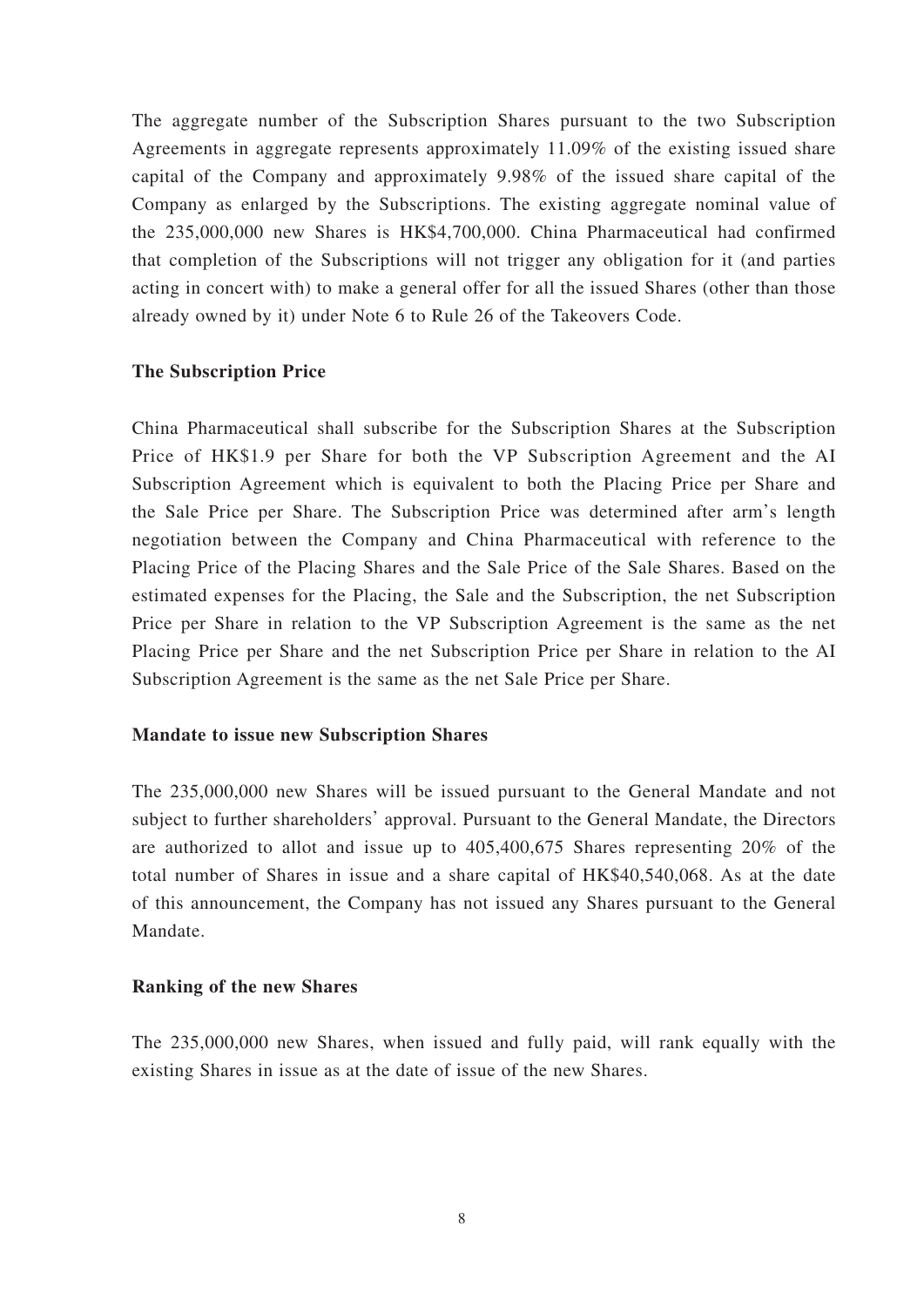### **Conditions of the VP Subscription and the AI Subscription**

Completion of the VP Subscription is conditional upon the fulfilment of the following conditions:–

- (i) completion of the Placing; and
- (ii) the Listing Committee of the Stock Exchange granting listing of and permission to deal in the VP Subscription Shares and such listing and permission not subsequently revoked prior to the delivery of definitive share certificate(s) representing the Subscription Shares.

While, Completion of the AI Subscription is conditional upon the fulfilment of the following conditions:–

- (i) completion of the Sale; and
- (ii) the Listing Committee of the Stock Exchange granting listing of and permission to deal in the AI Subscription Shares and such listing and permission not subsequently revoked prior to the delivery of definitive share certificate(s) representing the Subscription Shares.

#### **Completion of the VP Subscription and AI Subscription**

Subject to fulfilment of the above respective conditions for the VP Subscription and the AI Subscription, completion of the VP Subscription and the AI Subscription shall take place on or before the third business day after the date upon which the respective conditions set out above shall have been so satisfied, provided that it shall take place on a date no later than a date falling 14 days after the date of the Placing Agreement or the Share Sale Agreement, as the case may be, (or such other time and/or date as China Pharmaceutical and the Company may agree in writing).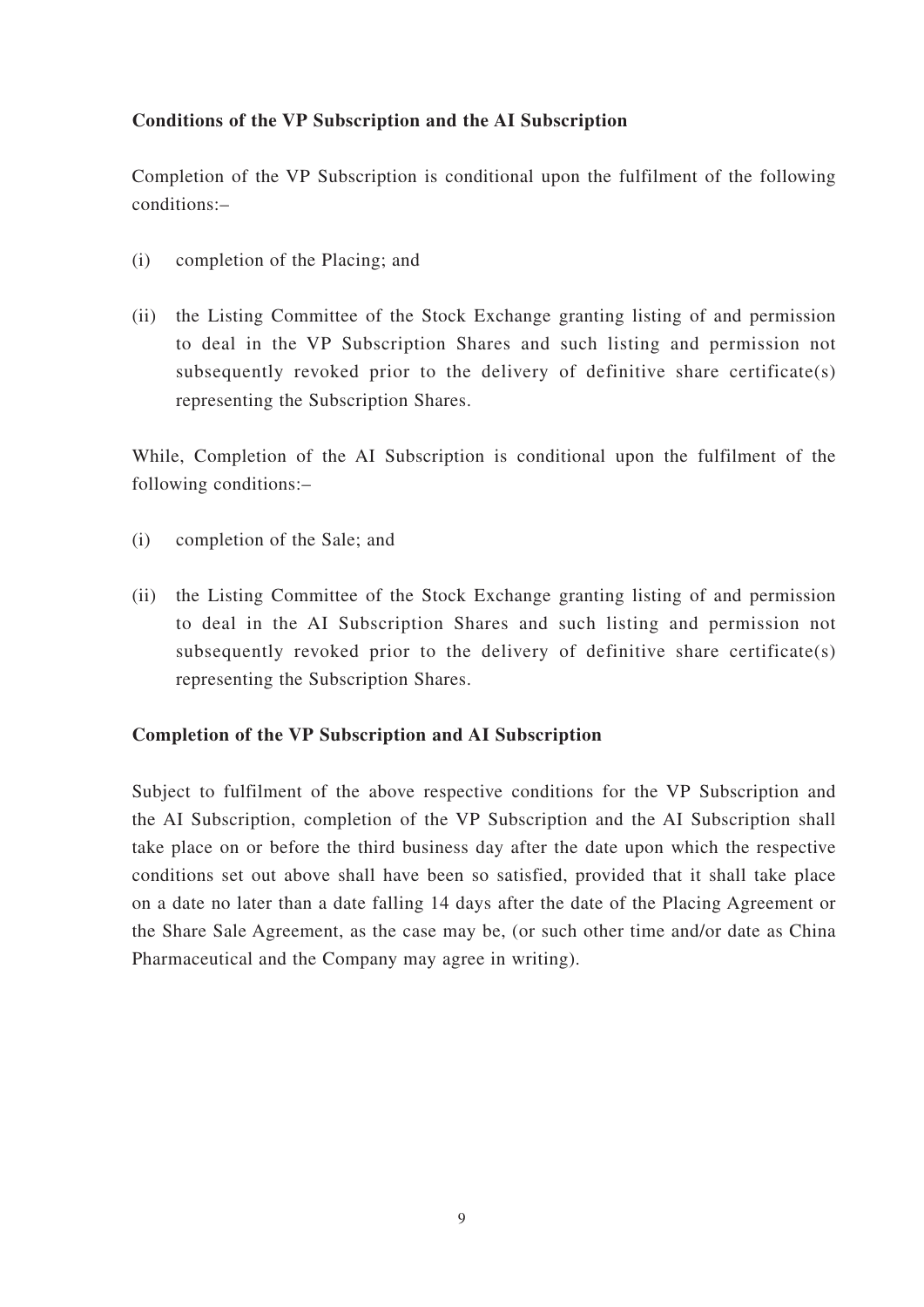If the respective conditions to the VP Subscription and the AI Subscription are not fulfilled within 14 days after the date of the Placing Agreement or the Sale Agreement, as the case may be, (or such later date as may be agreed between China Pharmaceutical and the Company), China Pharmaceutical and the Company shall not be bound to proceed with the subscription and allotment and issue of the new Shares under the VP Subscription Agreement or the AI Subscription Agreement respectively and such agreement shall cease to be of any effect and save in respect of claims arising out of antecedent breach of the VP Subscription Agreement or the AI Subscription Agreement as the case may be.

#### **Application for listing**

An application will be made to the Listing Committee of the Stock Exchange for the listing of, and permission to deal in, the new Shares to be issued pursuant to the Subscriptions.

## **3. EFFECT ON THE SHAREHOLDING FOLLOWING COMPLETION OF THE PLACING AND THE SALE AND THE SUBSCRIPTIONS**

The shareholdings in the Company before and after the Placing and the Sale and the Subscriptions are summarised as follows:

|                     |                                        |         | <b>Immediately</b> after<br>completion of the Placing and |         | <b>Immediately</b> after<br>completion of the Placing |         |                            |
|---------------------|----------------------------------------|---------|-----------------------------------------------------------|---------|-------------------------------------------------------|---------|----------------------------|
| <b>Shareholder</b>  |                                        |         |                                                           |         |                                                       |         |                            |
|                     | As at the date of<br>this announcement |         | the Sale but before<br>the Subscriptions                  |         | and the Sale and<br>the Subscriptions                 |         |                            |
|                     |                                        |         |                                                           |         |                                                       |         | Number of<br><b>Shares</b> |
|                     | China Pharmaceutical                   |         |                                                           |         |                                                       |         |                            |
|                     | (and parties acting)                   |         |                                                           |         |                                                       |         |                            |
| in concert)         | 571,500,000                            | 26.96%  | 336,500,000                                               | 15.88%  | 571,500,000                                           | 24.27%  |                            |
| Funds               |                                        |         | 205,000,000                                               | 9.67%   | 205,000,000                                           | 8.71%   |                            |
| Atlantis Investment | 121,000,000                            | 5.71%   | 151,000,000                                               | 7.12%   | 151,000,000                                           | 6.41%   |                            |
| Other shareholders  | 1,427,404,488                          | 67.33%  | 1,427,404,488                                             | 67.33%  | 1,427,404,488                                         | 60.61%  |                            |
|                     | 2,119,904,488                          | 100.00% | 2,119,904,488                                             | 100.00% | 2,354,904,488                                         | 100.00% |                            |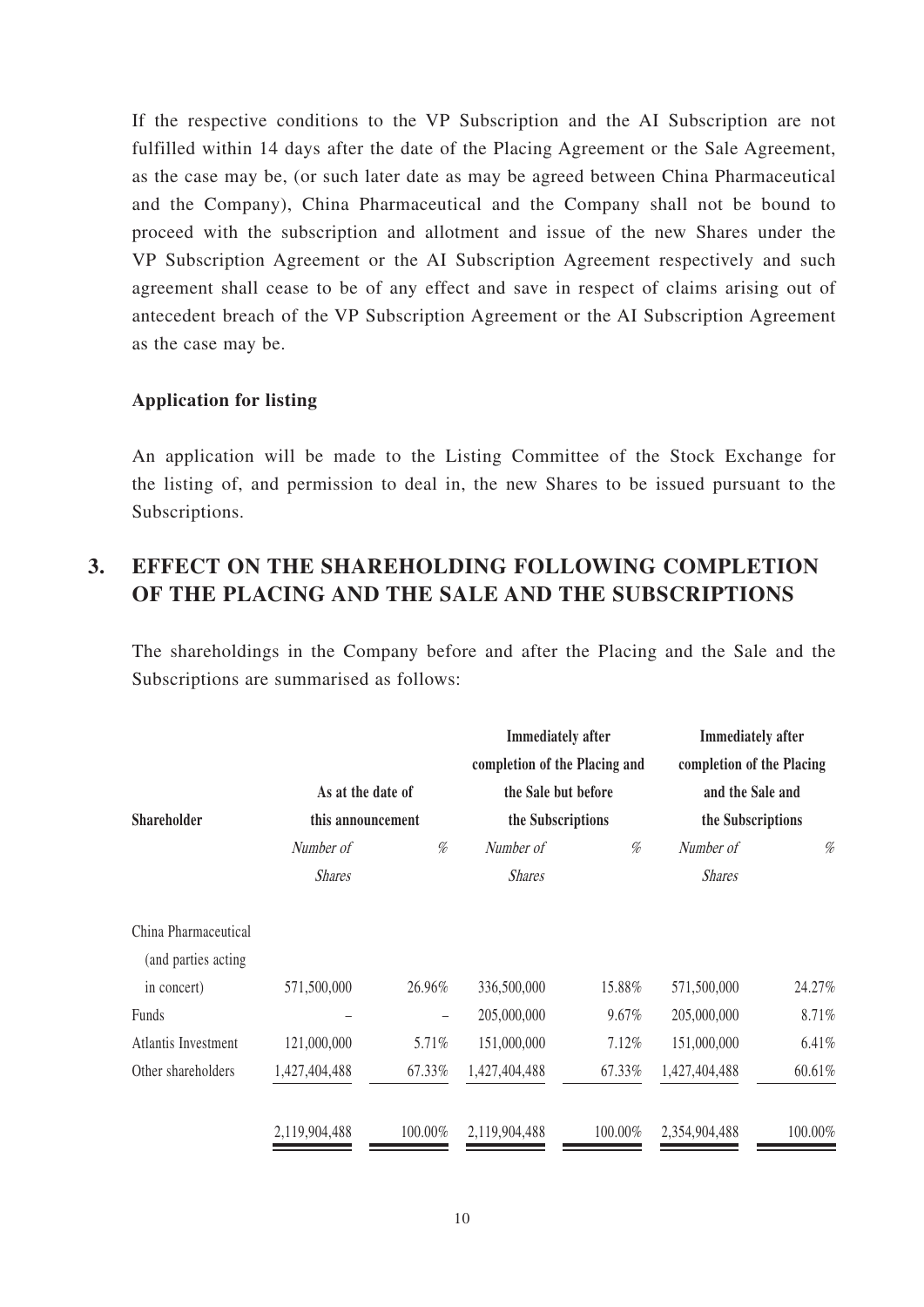## **4. REASONS FOR THE PLACING AND THE SALE AND THE SUBSCRIPTIONS AND USE OF PROCEEDS**

The Group is one of the leading pharmaceutical manufacturers in the PRC, and is principally engaged in the research, development, manufacture and sale of a wide range of pharmaceutical products, including antibiotics, intravenous infusion solution, nonantibiotics finished medicines, bulk pharmaceuticals and OTC and healthcare products.

The Group is constantly expanding its production capacity and the Directors had considered various ways of raising funds for such purpose and concluded that the Placing, the Sale and the Subscriptions represent an opportunity to raise capital for the Company while broadening the shareholder base and the capital base of the Company and are the most appropriate means of raising funds in a timely manner given the existing stock market conditions in Hong Kong and the general economic environment. Accordingly, the Directors consider the Placing Agreement, the Share Sale Agreement and the Subscription Agreements are in the interest of the Company and the Shareholders as a whole. The net proceeds from the Subscriptions will primarily be used to expand production capacity in the PRC and also for general working capital of the Company.

## **5. FUND RAISING ACTIVITIES IN THE PAST 12 MONTHS**

The Company has not conducted any fund raising activity in the past 12 months before the date of this announcement.

### **6. RESUMPTION OF TRADING**

At the request of the Company, trading in the Shares on the Stock Exchange has been suspended from 9:30 a.m. on 14 April 2010 pending the release of this announcement. Application has been made to the Stock Exchange for the resumption of trading in the Shares on the Stock Exchange from 9:30 a.m. on 15 April 2010.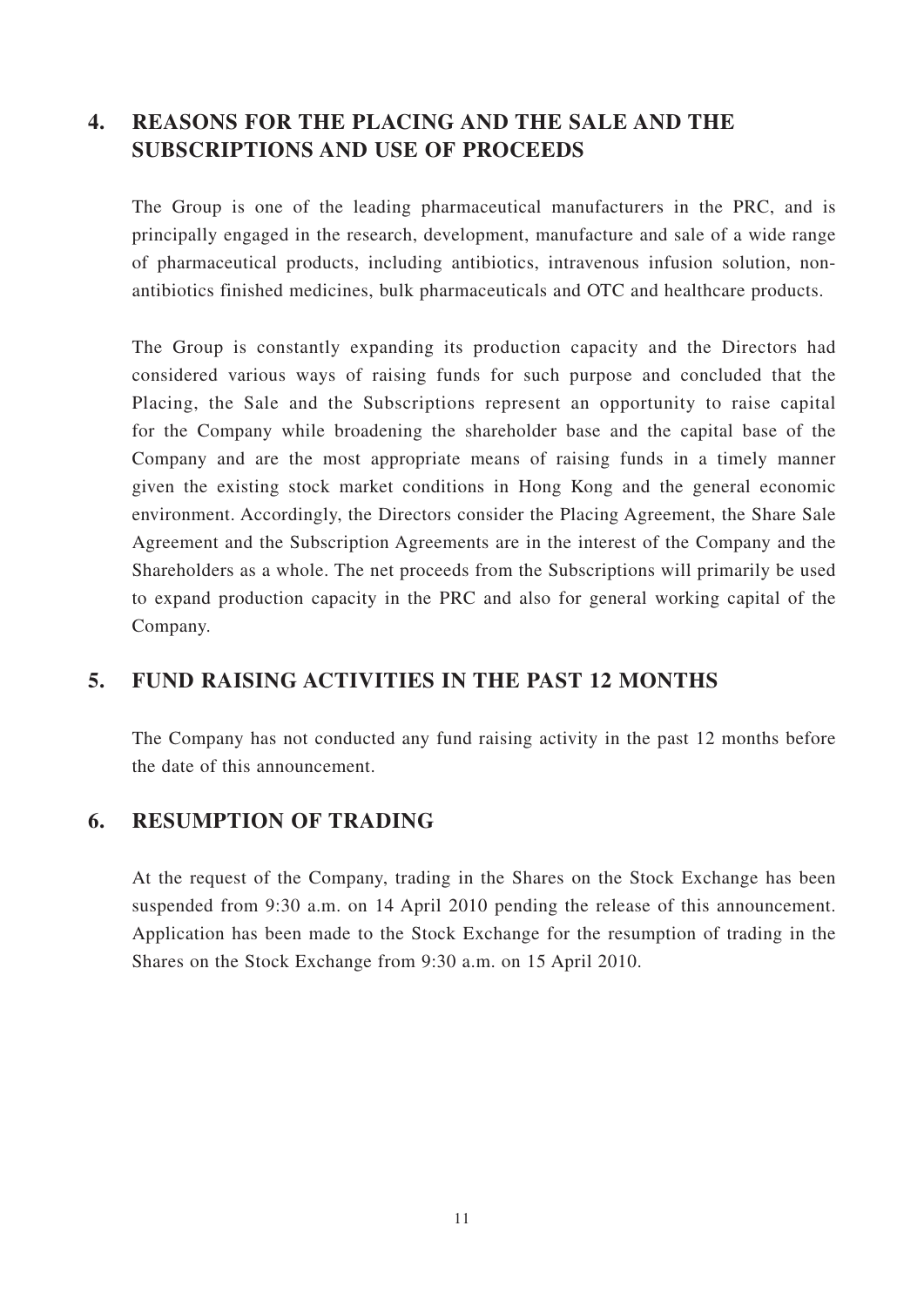# **7. DEFINITIONS**

In this announcement, unless the context requires otherwise, the following expressions have the meanings as set out below:

| "acting in concert"            | has the meaning defined in the Takeovers Code                                                                                                                                                               |
|--------------------------------|-------------------------------------------------------------------------------------------------------------------------------------------------------------------------------------------------------------|
| "AI Subscription"              | the conditional subscription by China Pharmaceutical<br>of 30,000,000 new Shares to be subscribed by China<br>Pharmaceutical pursuant to the AI Subscription<br>Agreement                                   |
| "AI Subscription<br>Agreement" | the subscription agreement dated 14 April 2010 entered<br>into between China Pharmaceutical and the Company<br>in respect of the AI Subscription                                                            |
| "Atlantis Investment"          | means Atlantis Investment Management Limited, a<br>company incorporated under the laws of the United<br>Kingdom with limited liability whose principal<br>business is fund management                       |
| "associate"                    | has the meaning as defined in the Listing Rules                                                                                                                                                             |
| "Board"                        | the board of directors of the Company                                                                                                                                                                       |
| "Business day"                 | being any day, excluding Saturday and Sunday on<br>which banks generally are open for business in Hong<br>Kong                                                                                              |
| "China Pharmaceutical"         | China Pharmaceutical Company Limited, the<br>beneficial owner of 571,500,000 Shares, representing<br>approximately 26.96% of the issued share capital of the<br>Company as at the date of this announcement |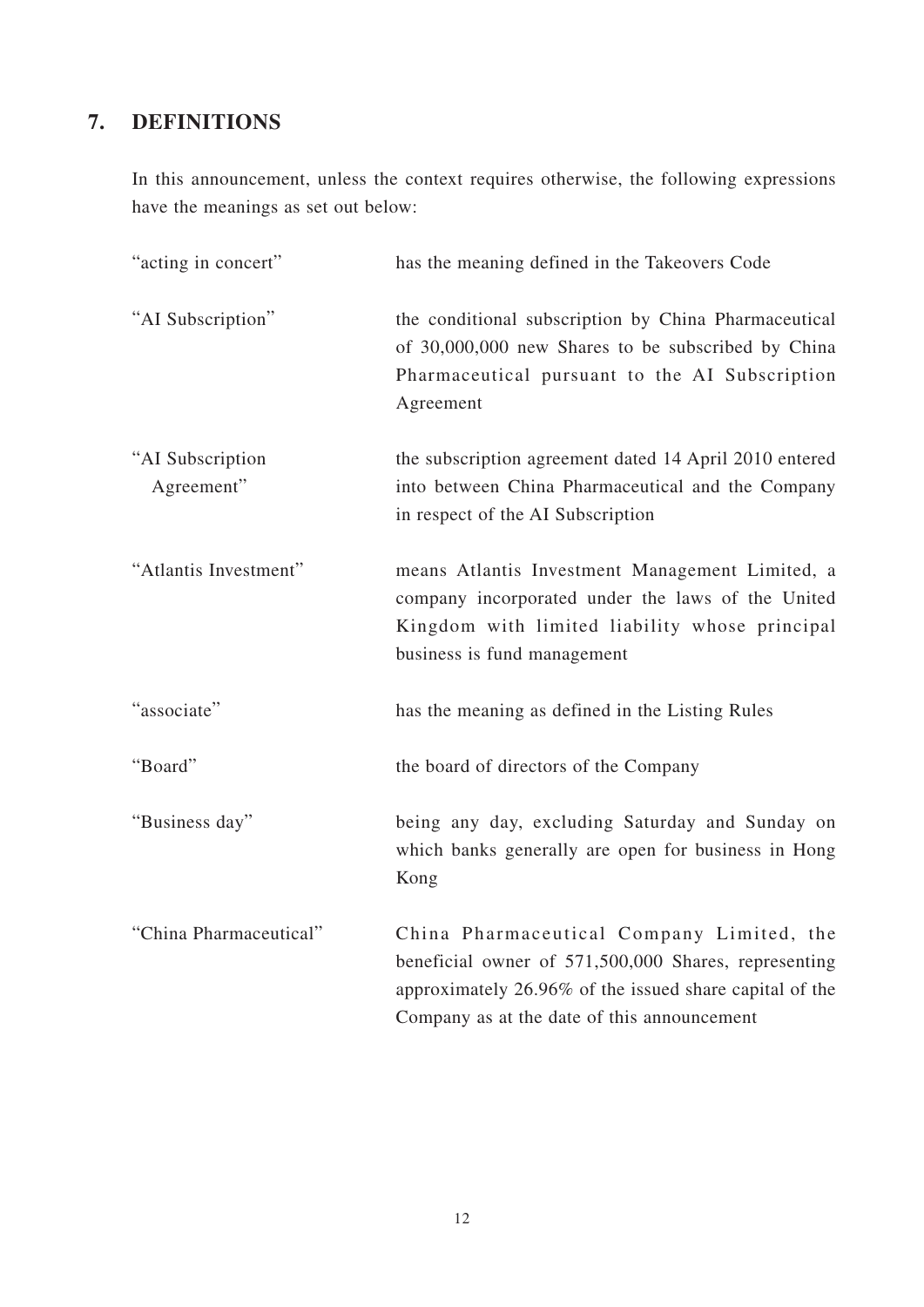| "Company"           | Lijun International Pharmaceutical (Holding) Co., Ltd.,<br>a company incorporated in the Cayman Islands with<br>limited liability, the Shares of which are listed on the<br><b>Stock Exchange</b> |
|---------------------|---------------------------------------------------------------------------------------------------------------------------------------------------------------------------------------------------|
| "connected persons" | has the meaning as defined in the Listing Rules                                                                                                                                                   |
| " $Directory$ "     | the director(s) of the Company                                                                                                                                                                    |
| "Funds"             | investment or collective investment fund(s) and<br>managed account(s) managed or advised by Value<br>Partners or Value Partners' affiliates                                                       |
| "General Mandate"   | the general mandate granted to the Directors at the<br>annual general meeting of the Company held on 5 June<br>2009                                                                               |
| "Group"             | the Company and its subsidiaries                                                                                                                                                                  |
| "Hong Kong"         | The Hong Kong Special Administrative Region of the<br>People's Republic of China                                                                                                                  |
| "Listing Committee" | Has the meaning ascribed to such term in the Listing<br>Rules                                                                                                                                     |
| "Listing Rules"     | The Rules Governing the Listing of Securities on the<br><b>Stock Exchange</b>                                                                                                                     |
| "Mr. Qu"            | Mr. Qu Jiguang, Director and a major shareholder of<br>China Pharmaceutical                                                                                                                       |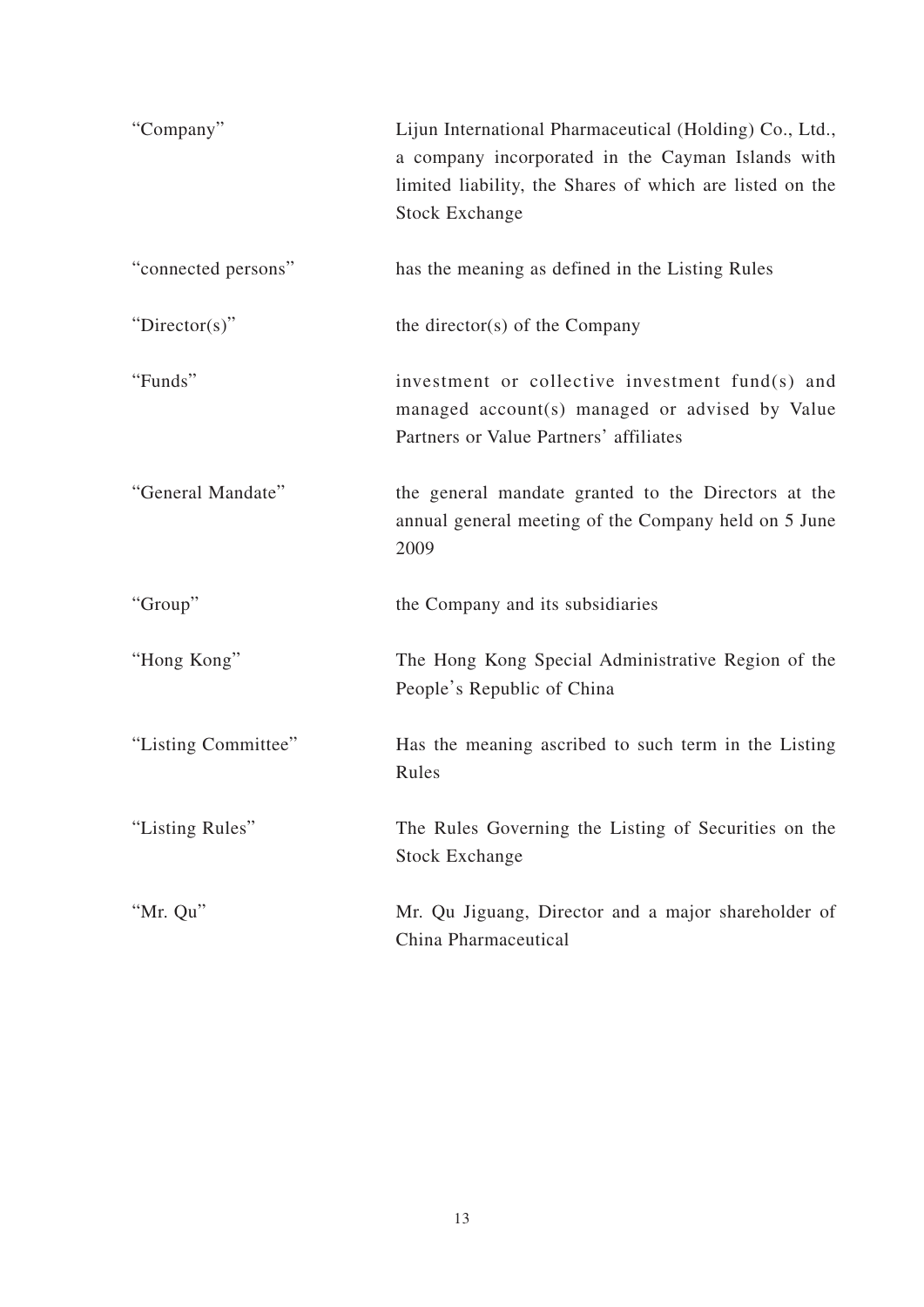| "Placing Agreement"       | the share purchase agreement relating to certain shares<br>of Lijun International Pharmaceutical (Holding) Co.,<br>Ltd. dated 14 April 2010 entered into between the<br>Company, China Pharmaceutical, Mr. Qu and Value<br>Partners in respect of the placing of the Placing Shares |
|---------------------------|-------------------------------------------------------------------------------------------------------------------------------------------------------------------------------------------------------------------------------------------------------------------------------------|
| "Placing Completion Date" | 22 April 2010 or such other date as China<br>Pharmaceutical and Value Partners may agree in writing                                                                                                                                                                                 |
| "Placing Price"           | price payable for the Placing Shares at HK\$1.9 per<br>Share                                                                                                                                                                                                                        |
| "Placing Shares"          | 205,000,000 existing Shares to be sold by China<br>Pharmaceutical pursuant to the Placing Agreement                                                                                                                                                                                 |
| "PRC"                     | The People's Republic of China, which for the purpose<br>of this announcement, excludes Hong Kong                                                                                                                                                                                   |
| "Sale Completion Date"    | 22 April 2010 or such other date as China<br>Pharmaceutical and Atlantis Investment may agree in<br>writing                                                                                                                                                                         |
| "Sale Price"              | price payable for the Sale Shares in respect of the Sale<br>at HK\$1.9 per Share                                                                                                                                                                                                    |
| "Sale Shares"             | 30,000,000 existing Shares to be sold by China<br>Pharmaceutical pursuant to the Share Sale Agreement                                                                                                                                                                               |
| "Share(s)"                | ordinary share(s) of HK\$0.02 each in the share capital<br>of the Company                                                                                                                                                                                                           |
| "Share Sale Agreement"    | the share purchase agreement relating to certain shares<br>of Lijun International Pharmaceutical (Holding) Co.,<br>Ltd. dated 14 April 2010 entered into between the<br>Company, China Pharmaceutical, Mr. Qu and Atlantis<br>Investment in respect of the sale of the Sale Shares  |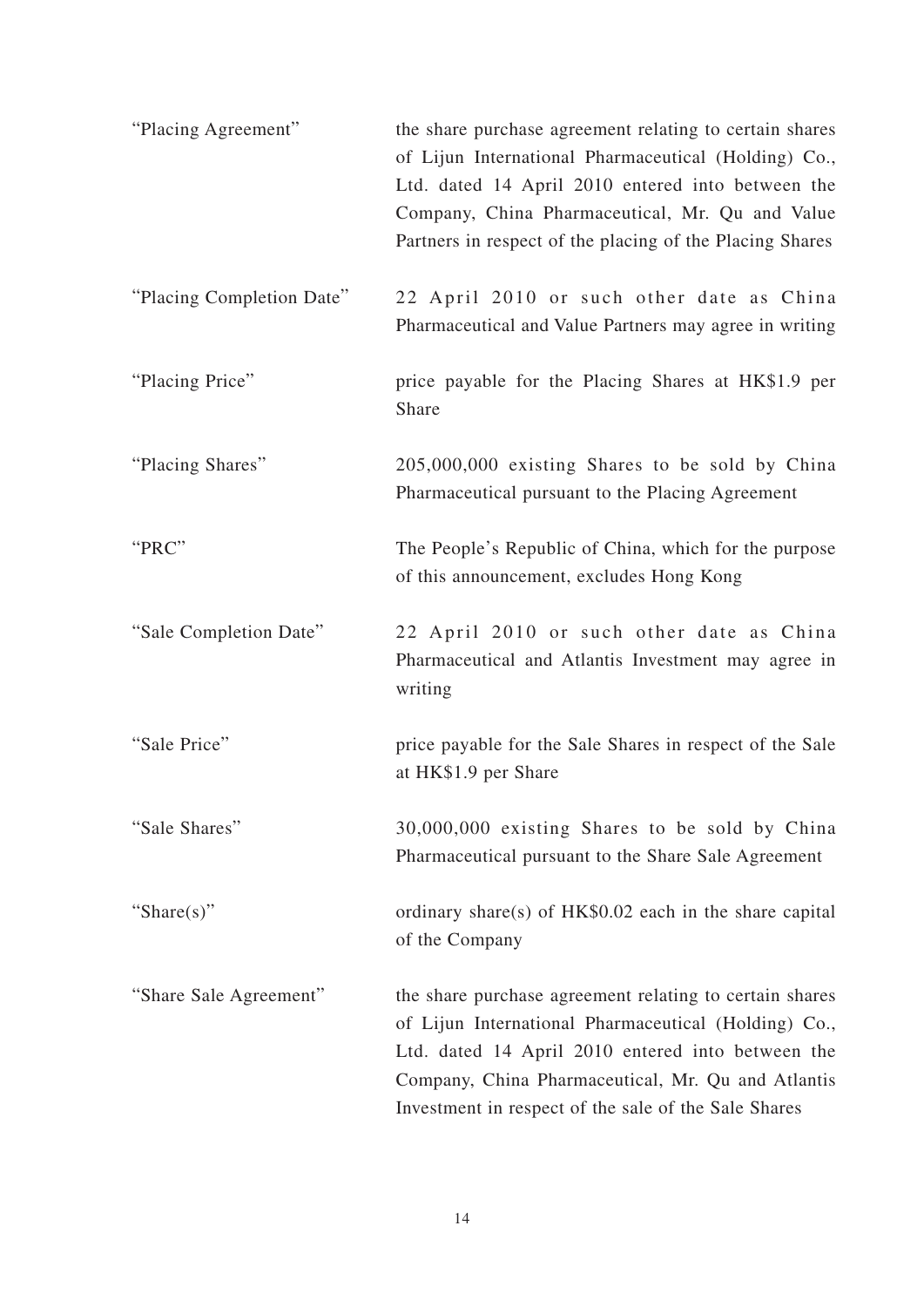| "Shareholder(s)"               | holder(s) of the Shares                                                                                                                                                    |
|--------------------------------|----------------------------------------------------------------------------------------------------------------------------------------------------------------------------|
| "Stock Exchange"               | The Stock Exchange of Hong Kong Limited                                                                                                                                    |
| "Subscriptions"                | the VP Subscription and the AI Subscription                                                                                                                                |
| "Subscription Agreements"      | the VP Subscription Agreement and the AI<br><b>Subscription Agreement</b>                                                                                                  |
| "Subscription Price"           | price payable for the new Shares in respect of the<br>Subscriptions at HK\$1.9 per Share                                                                                   |
| "Subscription Shares"          | the aggregate 235,000,000 new Shares to be<br>subscribed by China Pharmaceutical pursuant to the<br>VP Subscription Agreement and the AI Subscription<br>Agreement         |
| "Takeovers Code"               | The Hong Kong Code on Takeovers and Mergers                                                                                                                                |
| "HK\$"                         | Hong Kong dollar, the lawful currency of Hong Kong                                                                                                                         |
| "VP Subscription"              | the conditional subscription by China Pharmaceutical<br>of 205,000,000 new Shares to be subscribed by China<br>Pharmaceutical pursuant to the VP Subscription<br>Agreement |
| "VP Subscription<br>Agreement" | the subscription agreement dated 14 April 2010 entered<br>into between China Pharmaceutical and the Company<br>in respect of the VP Subscription                           |